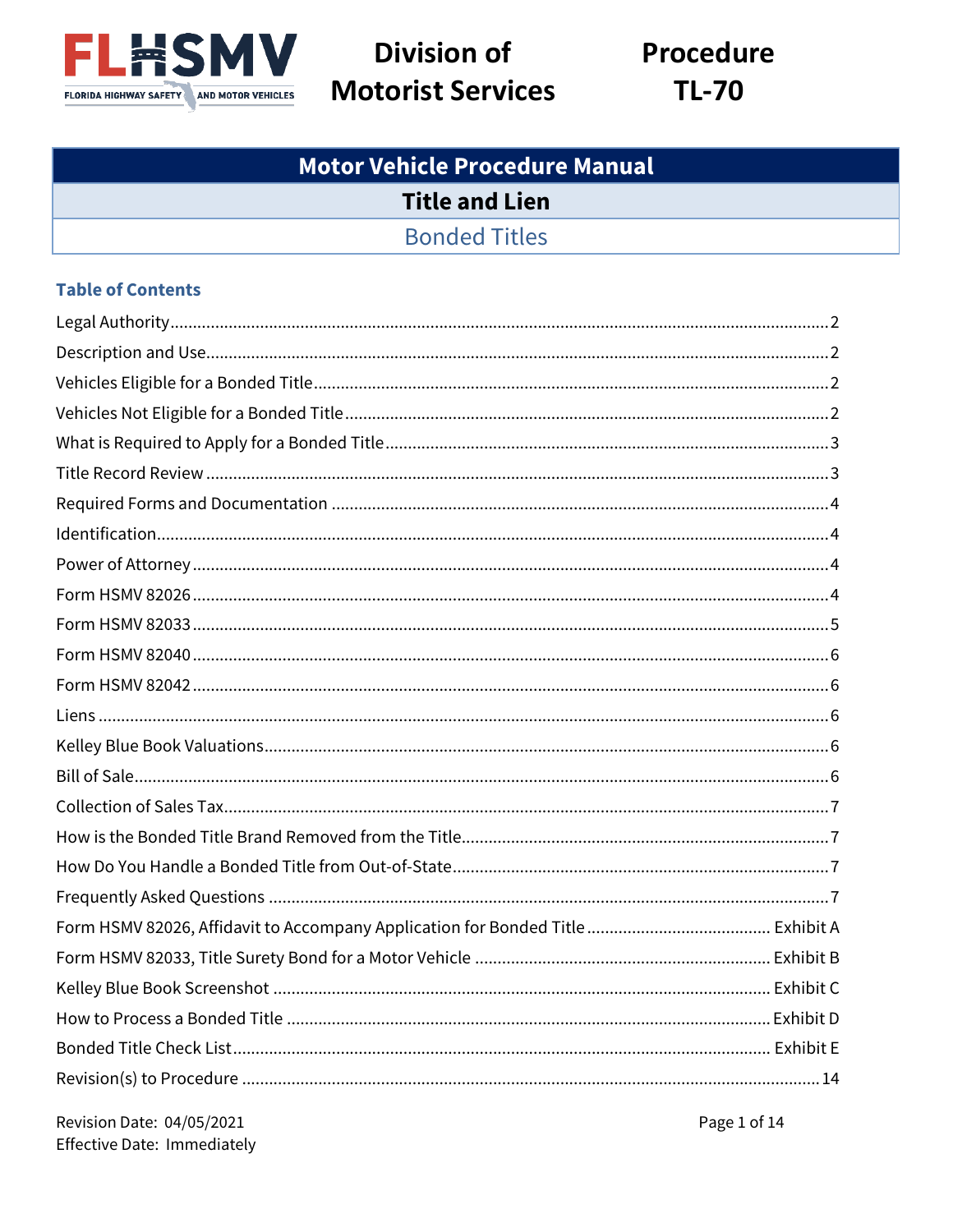#### **Legal Authority:**

**[Section 319.23\(7\), Florida Statutes](http://www.leg.state.fl.us/statutes/index.cfm?mode=View%20Statutes&SubMenu=1&App_mode=Display_Statute&Search_String=319.23&URL=0300-0399/0319/Sections/0319.23.html)**, provides the department may accept a bond as prescribed on form HSMV 82033, along with an affidavit prescribed on form HSMV 82026, along with a completed vehicle identification number verification as provided on form HSMV 82040 or HSMV 82042, along with other specified documentation, if the customer seeking a certificate of title is unable to provide the department a title certificate that assigns the prior owner's interest in the motor vehicle.

#### **Description and Use:**

This procedure provides information and instructions to guide employees of the tax collector's office, license plate agents, and the Florida Department of Highway Safety and Motor Vehicles (FLHSMV) in the issuance of a bonded title.

#### **Vehicles Eligible for a Bonded Title:**

Bonded titles may only be issued:

- due to a private (casual) sale when money is exchanged between a buyer and a seller who is the owner of an automobile, truck weighing less than 8,000 pounds (net weight) or a motorcycle.
- when the vehicle has a current Florida paper title as reflected in the Florida Real Time Vehicle Information System (FRVIS) with no security interest, liens, or encumbrances.
- for example, when the model years are found on the chart below. Due to the change in the federal odometer disclosure requirements effective, January 1, 2021, the eligible model year begins with the year 2010 and ends with the model year as shown on this chart:

| <b>Current Year</b> | Eligible Model Year Last Model Year |                 |  |
|---------------------|-------------------------------------|-----------------|--|
| 2021                | 2010                                | 1992            |  |
| 2022                | 2010                                | 1993            |  |
| 2023                | 2010                                | 1994            |  |
| 2024                | 2010                                | 1995            |  |
| 2025                | 2010                                | 1996            |  |
| 2026                | 2010                                | 1997            |  |
| <b>Current Year</b> | Eligible Model Year                 | Last Model Year |  |
| 2027                | 2010                                | 1998            |  |
| 2028                | 2010                                | 1999            |  |
| 2029                | 2010                                | 2000            |  |
| 2030                | 2010                                | 2001            |  |
| 2031                | 2010                                | 2002            |  |

### **Vehicles NOT Eligible for a Bonded Title:**

Bonded titles may not be issued to a:

• vehicle with an electronic title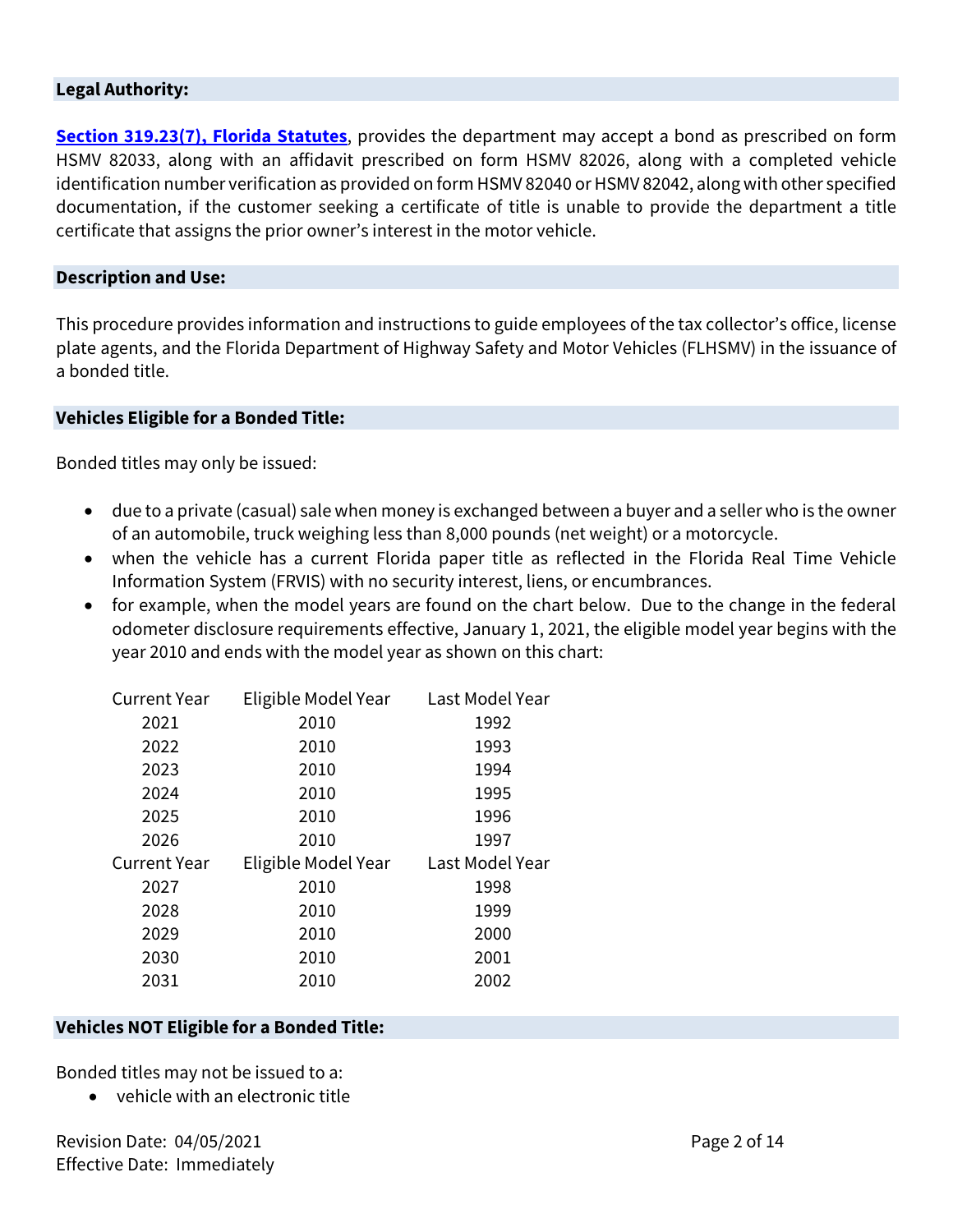- vehicle with **model years 2011 or newer**
- vehicle with **model year more than 29 years as of January 1st of the current year.**
- vehicle titled out-of-state
- vehicle having a National Motor Vehicle Title Information System (NMVTIS) record other than Florida
- vehicle with a security interest, lien, or encumbrance on the title or title record
- vehicle when a security interest, lien, or encumbrance is to be added to the title
- vessel, mobile home, recreational vehicle, or off-highway vehicle
- truck weighing 8,000 pounds or more **(net weight).**

Bonded titles cannot be issued as the result of inheritance, gift, divorce, transfer between a married couple, even trade or trade down, or any transaction other than defined under Vehicles Eligible for a Bonded Title.

When vehicles are not eligible for a bonded title and a Florida title is still required, refer to TL-07, Application for Certificate of Title on [a Motor Vehicle with Alternate Proof of Ownership and Procedure for Securing a](http://hsmvpartnernet.flhsmv.gov/MV%20Security%20Documents/1%20Title%20&%20Lien%20Procedures/TL-07%20Application%20for%20Certificate%20of%20Title%20on%20a%20MV%20with%20Alternate%20Proof%20of%20Ownership%20and%20Procedure%20for%20Securing%20a%20Florida%20Court%20Order%20Awarding%20Ownership.pdf)  [Florida Court Order Awarding Ownership.](http://hsmvpartnernet.flhsmv.gov/MV%20Security%20Documents/1%20Title%20&%20Lien%20Procedures/TL-07%20Application%20for%20Certificate%20of%20Title%20on%20a%20MV%20with%20Alternate%20Proof%20of%20Ownership%20and%20Procedure%20for%20Securing%20a%20Florida%20Court%20Order%20Awarding%20Ownership.pdf) 

#### **What is Required to Apply for a Bonded Title:**

Any customer applying for a bonded title must be a Florida resident or a Florida based business; and provide one of the acceptable proofs of identification as defined in [TL-01](http://hsmvpartnernet.flhsmv.gov/MV%20Security%20Documents/1%20Title%20&%20Lien%20Procedures/TL-01%20Signature%20Requirements.pdf) which include:

- Valid driver license or identification card issued by Florida or another state or U.S. Territory American Samoa, Guam, Marianas, Puerto Rico, U.S. Virgin Islands, or Canada.
- Valid passport or passport card from any country
- Be a business registered with the Division of Corporations that can be verified as an active business in SunBiz or provide an active business license from a Florida city or county that can be verified.

### **Title Record Review**

A review of the FRVIS title record must reflect the name of the person shown as current owner of the motor vehicle, which must also be the same as the name of the owner/seller on completed form HSMV 82026 Additionally, there can be no security interests, liens, or encumbrances against the motor vehicle.

If the motor vehicle owner's name reflected in FRVIS is not the same as the seller's name shown on form HSMV 82026 or if there are any security interests, liens, or encumbrances against the motor vehicle the transaction must be rejected.

A customer with a rejected transaction for seller's name or security interests, liens, or encumbrances against the motor vehicle must use one of the two options for a title as shown in TL-07, Application for Certificate of [Title on a Motor Vehicle with Alternate Proof of Ownership and Procedure for Securing a Florida Court Order](http://hsmvpartnernet.flhsmv.gov/MV%20Security%20Documents/1%20Title%20&%20Lien%20Procedures/TL-07%20Application%20for%20Certificate%20of%20Title%20on%20a%20MV%20with%20Alternate%20Proof%20of%20Ownership%20and%20Procedure%20for%20Securing%20a%20Florida%20Court%20Order%20Awarding%20Ownership.pdf)  [Awarding Ownership.](http://hsmvpartnernet.flhsmv.gov/MV%20Security%20Documents/1%20Title%20&%20Lien%20Procedures/TL-07%20Application%20for%20Certificate%20of%20Title%20on%20a%20MV%20with%20Alternate%20Proof%20of%20Ownership%20and%20Procedure%20for%20Securing%20a%20Florida%20Court%20Order%20Awarding%20Ownership.pdf)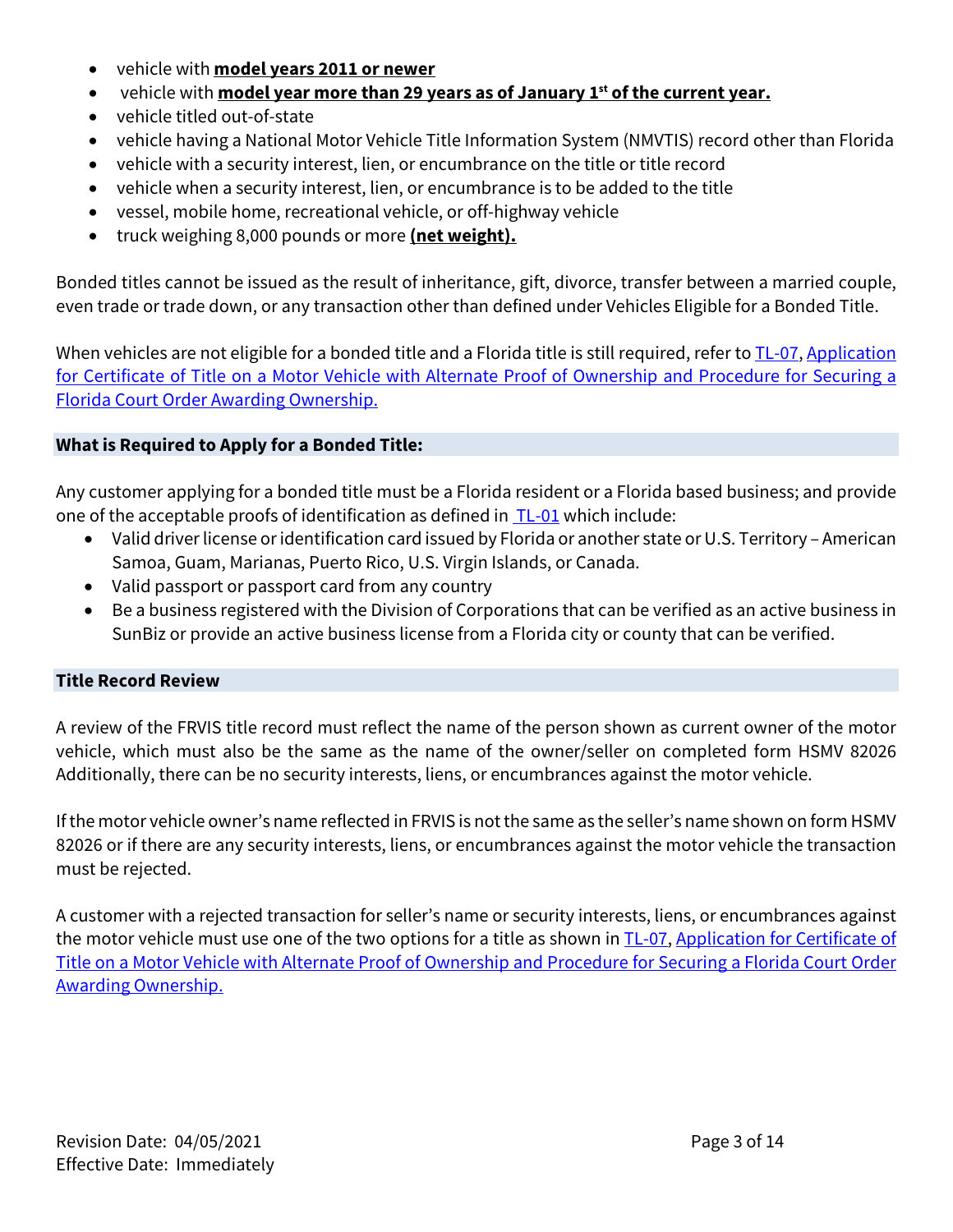#### **Required Forms and Documentation:**

- Valid driver license or identification card; or valid passport or passport card (individual); or Division of Corporations; SunBiz (active status); or Verifiable (active status) Florida City or County Business License (business).
- HSMV 82026, Declaration of Facts to Accompany Application for Bonded Title
- HSMV 82033, Title Surety Bond for a Motor Vehicle
- HSMV 82040, Application for Certificate of Title
- HSMV 82042, Vehicle Identification Number and Odometer Verification
- Kelley Blue Book (current) screenshot of Private Party Range Value\* for vehicle (clear copy)

If any of the required documentation is missing, incomplete, or illegible the transaction must be rejected until the required documentation is received.

\*Kelley Blue Book "Private Party Range Value", "current retail value", and "retail value" as used in this procedure are speaking to the same amount.

#### **Identification:**

The customer applying for a bonded title must provide acceptable proof of identification:

- Valid driver license or identification card issued by Florida or another state or U.S. Territory American Samoa, Guam, Marianas, Puerto Rico, and U.S. Virgin Islands, or Canada, or
- Valid passport or passport card from any country, or
- Be a business registered with the Division of Corporations that can be verified as an active business in SunBiz or provide an active business license from a Florida city or county that can be verified.

The officer/agent signing for the business must specify their "official title" on the paperwork. If proof that they are an officer/agent of the business cannot be found in SunBiz, they must provide an original letter on business letterhead authorizing them to sign for the company which is signed by someone other than themselves. If they are the sole owner of the business this must be stated in the letter or provided by an affidavit with a perjury clause.

If the customer cannot provide acceptable identification, as shown above, the transaction must be rejected.

#### **Power of Attorney:**

If the person signing on behalf of the individual customer or company is authorized by a power of attorney**,**  they must provide a copy of their acceptable identification with the power of attorney.

#### **Form HSMV 82026:**

All sections of the form must be completed legibly. If any information is missing from the Motor Vehicle Description or Affidavit of Vehicle Ownership, other than the Florida title number, the form must be rejected.

The vehicle details must match the vehicle details as shown in the FRVIS record.

Revision Date: 04/05/2021 Page 4 of 14 Effective Date: Immediately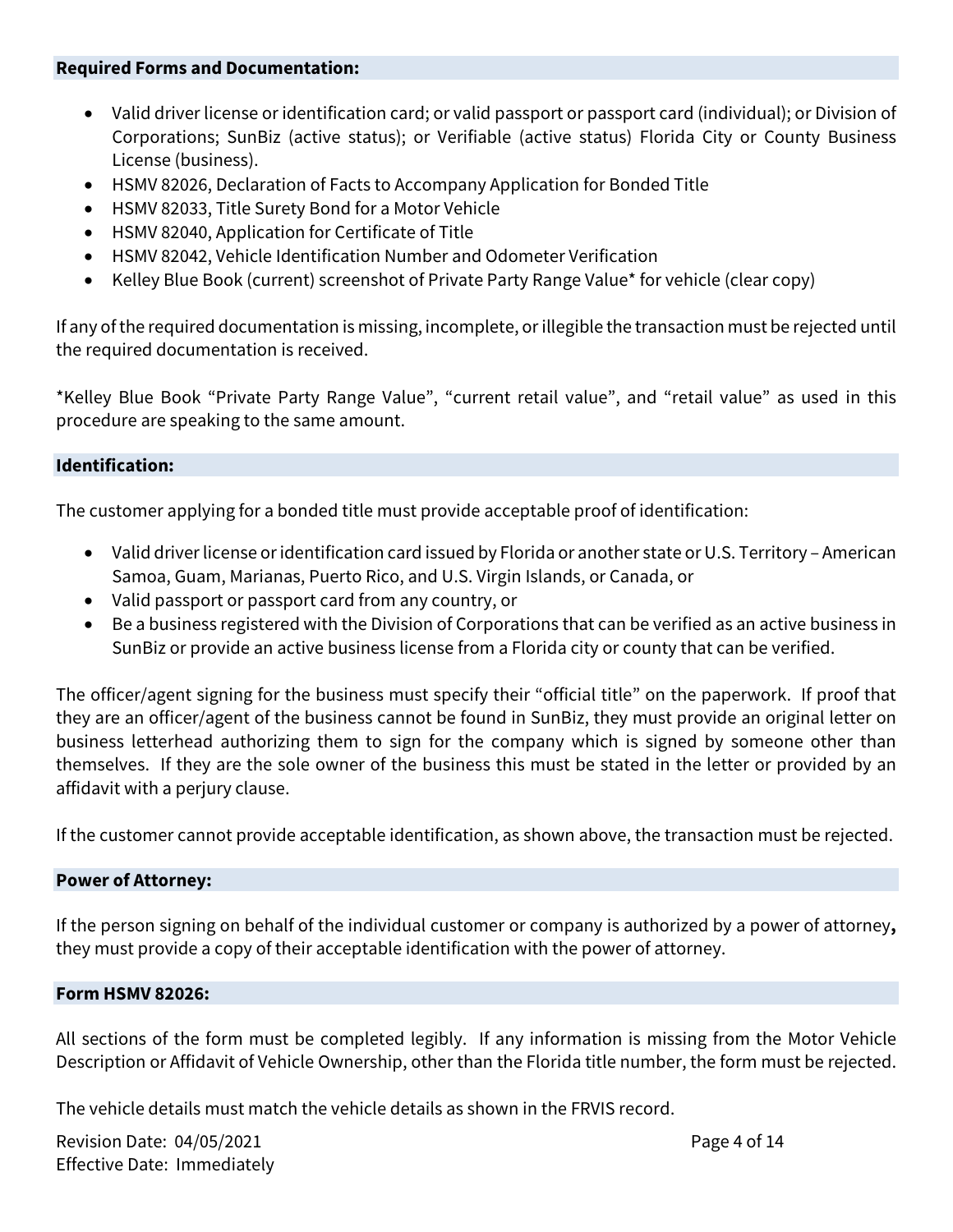The applicant/owner details must match the information provided on accepted identification.

The current retail value of the motor vehicle must be the same current retail value shown on the screenshot from the current Kelley Blue Book used motor vehicle valuation guide. The screenshot should show the residential zip code of the applicant/owner, the value of the vehicle based on a "Private Party Sale", and a vehicle condition of "good" or better than good.

Current retail valuations that were obtained using a zip code other than the applicant/owner's, a "trade-in" or value other than "Private Party Value", or a vehicle condition that is less than "good", must be rejected.

The applicant/owner must provide explicit details explaining how they obtained the vehicle, why they do not have the title to the vehicle, and what steps they have taken to contact the owner/seller to obtain a duplicate title. The details must be clear and easy to understand. The signature of the applicant/owner must also be captured.

If any of the above described information is missing or inaccurate, the application will be rejected until all requirements have been met.

#### **HSMV 82033:**

The bond expires three (3) years from the date of issuance; The bonded title brand is then removed from the title record three (3) years from the date of the issuance of the title; therefore, you must ensure the bond will be in force for the three (3) years required by statute.

If the bond will not cover three (3) years based on the date of the issuance of the title, the customer must obtain an amendment to the bond to include the full three (3) years.

All sections of form HSMV 82033 must be legibly completed. The form is null and void if the signatures of the Principal (owner & co-owner, if applicable) and Surety Agent are not on the form.

The "Current Retail Value" shown on form HSMV 82033 must be the same amount as shown on the Kelley Blue Book valuation and on form HSMV 82026 in the space labeled "Current Retail Value of the Motor Vehicle".

The "Penal Sum" shown on form HSMV 82033 must be at least two (2) times the amount of the "Current Retail Value" on the form, which is the same current retail value as shown on the Kelley Blue Book valuation and on form HSMV 82026.

When a Surety Bond is presented with alterations, corrections, incorrect vehicle information, or incorrect or insufficient amounts showing in the Current Retail Value or Penal Sum, the bond must be rejected for the issuance of a new bond or an amendment for the current bond from the Surety Company.

Surety Companies must be licensed to issue bonds in the State of Florida. Surety companies and their agents may use electronic or embossed seals and signatures; however, if the seal or signature is missing the form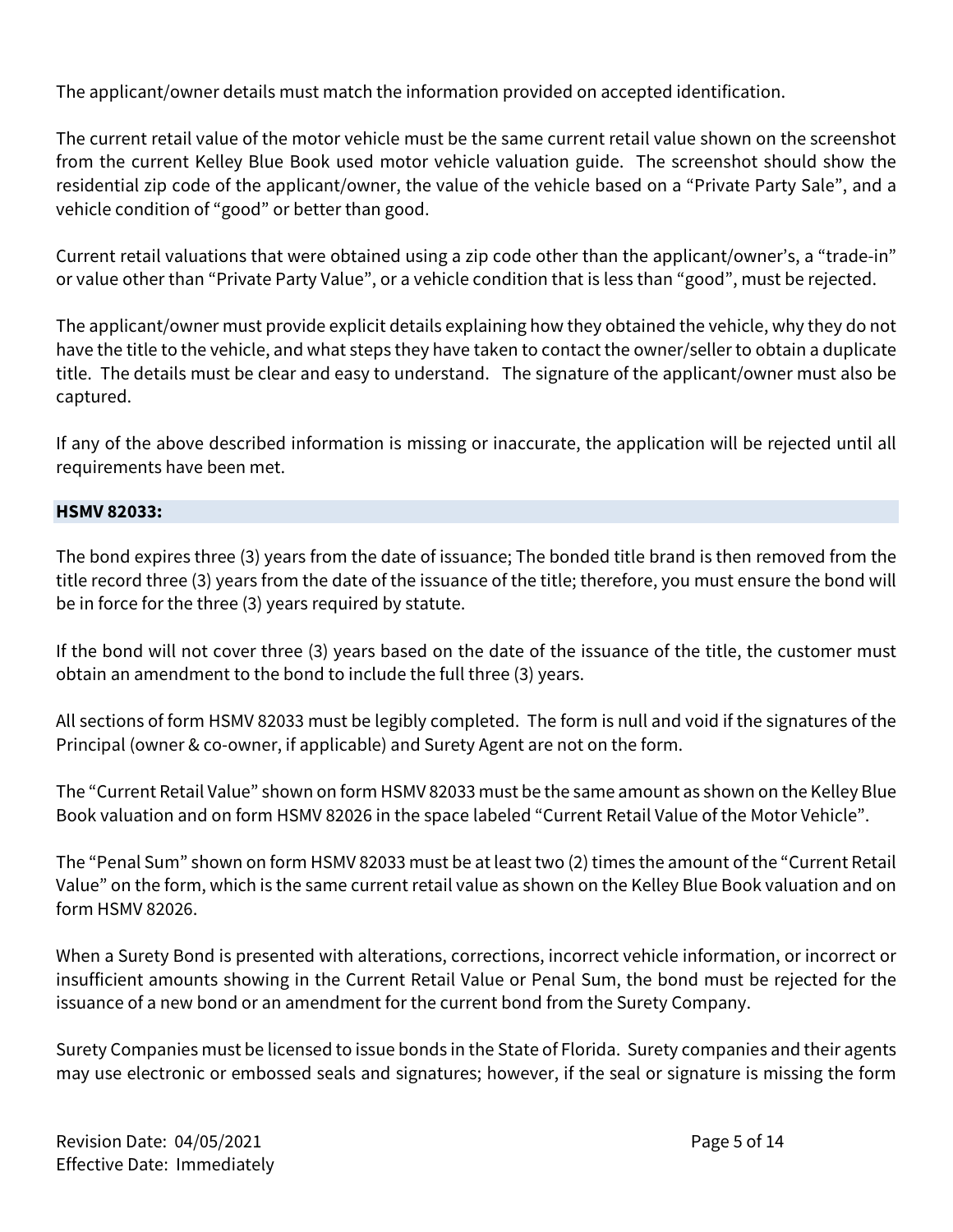must be rejected. An amendment to a surety bond to correct an error in either of the amounts shown on the form is acceptable.

Any alteration of this document necessitates the issuance of a new bond or an attached amendment from the Surety Company.

## **Surety bonds issued by an out-of-state company are accepted ifthe company is licensed to do business in Florida.**

#### **Form HSMV 82040:**

Form HSMV 82040 is required for every bonded title transaction. All required information must be complete and legible.

Section 8 may be completed in lieu of a separate motor vehicle identification number (VIN) verification on form HSMV 82042.

Section 9 must be completed if the Florida based business has a Florida sales tax registration number. Mileage cannot be represented as "actual" without an "odometer disclosure" containing the printed names and signatures of the seller and the buyer.

#### **Form HSMV 82042:**

A VIN verification is required by Section 319.23(7) for all vehicles that are submitted for titling as a bonded title. In lieu of HSMV 82042, the verification can be completed using Section 8 of HSMV 82040.

#### **Liens:**

A bonded title cannot be issued if the purchaser has an unpaid balance on their bill of sale, or if they are securing financing for a lien.

Liens cannot be added to a bonded title after it is issued.

#### **Kelley Blue Book Valuations:**

FLHSMV has selected Kelley Blue Book as the valuation guide for all vehicles that are titled with a Bonded Title (BT) brand.

A screenshot (clearly legible) from a current Kelley Blue Book motor vehicle valuation guide must be provided with the documentation for the bonded title. The value must be obtained by using the applicant/owner's residential zip code, mileage, vehicle options, vehicle color and vehicle's condition (which at a minimum must be "good"). The amount shown for the "Private Party Value" is the amount recorded in the "Current Retail Value of the Motor Vehicle" section on form HSMV 82026 and the "Current Retail Value" section on form HSMV 82033.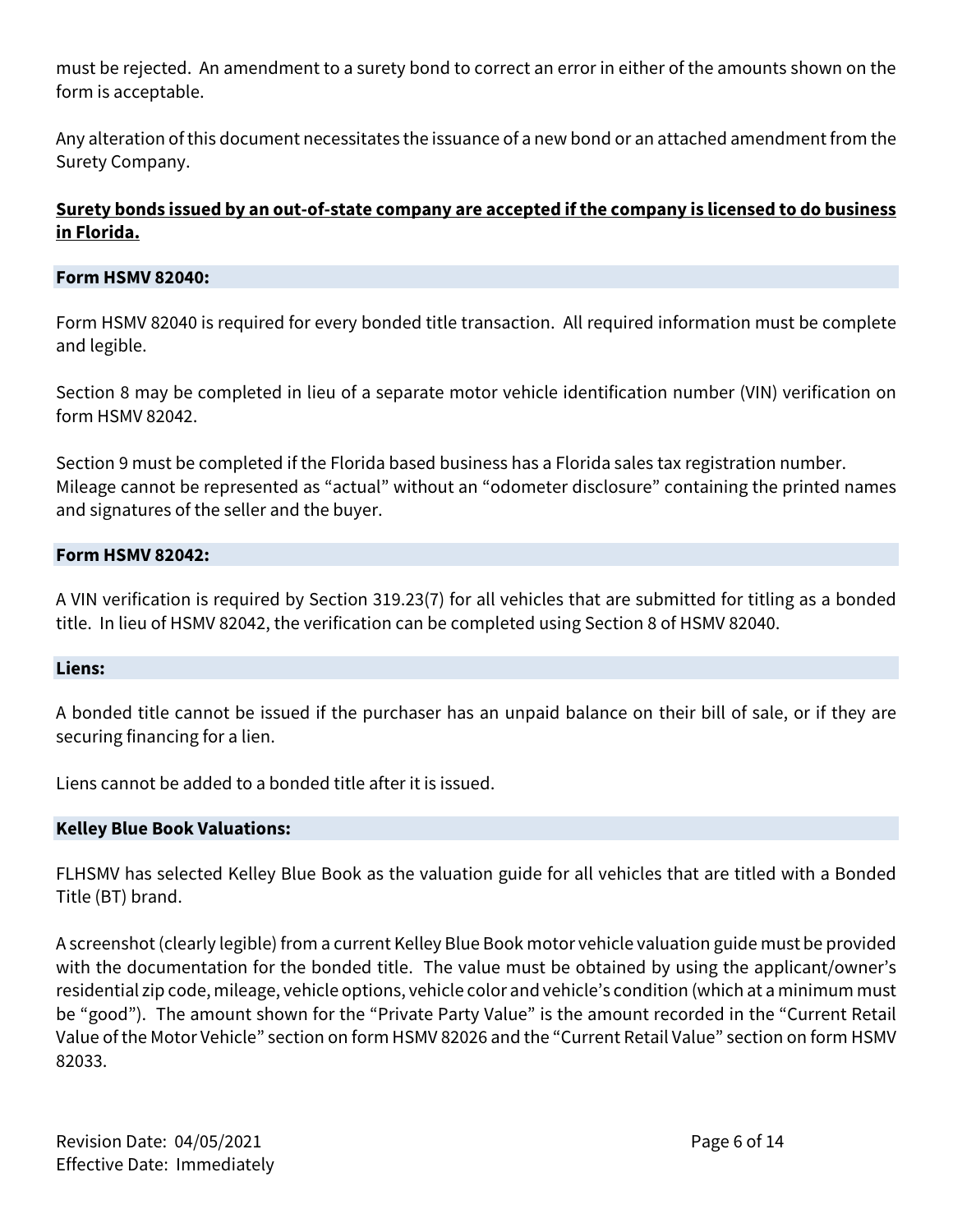Current retail valuations that were obtained using a zip code other than the residential zip code of the applicant/owner, a "trade-in value" or value other than "Private Party Value", or a vehicle condition that is less than "good" must be rejected until all requirements are met.

#### **Bill of Sale:**

If the applicant/owner for the bonded title has a bill of sale from the owner (as shown in the FRVIS record) who is also the seller of the vehicle, and if the bill of sale contains a complete description of the vehicle, purchase date, buyer's and seller's printed names and signatures, along with the selling price of the vehicle, the selling price may be used to collect sales tax on the purchase. However, the selling price on the bill of sale cannot be accepted as the current retail value unless the selling price and the Kelley Blue Book "Private Party Value" are the same. If no bill of sale as described is presented, sales tax is collected on the current retail value.

#### **Collection of Sales Taxes:**

Sales tax is to be collected on all bonded title transactions based on the current retail value of the motor vehicle or the sales price as shown on an appropriate bill of sale as described in the section titled "Bill of Sale". A Florida based business with a valid Florida Sales Tax Registration Number should provide the registration number in Section 9 on form HSMV 82040.

Advise the customer, if the bill of sale reflects a price that is less than 80% of the current retail value, a review of the transaction by the Florida Department of Revenue may occur.

Bonded titles cannot be issued as the result of inheritance, gift, divorce, transfer between a married couple, even trade or trade down.

#### **How Is The Bonded Title Brand Removed From the Title:**

FRVIS captures the issue date of the bonded title as the effective date and systematically removes the brand from the title three (3) years from the effective date. FRVIS will retain the information for the bonded title in History. Once the brand is removed from the title record, the customer may request a duplicate title without the brand, but title fees will apply.

#### **How Do You Handle a Bonded Title from Out of State:**

If the customer is surrendering an out-of-state title that reflects "Bonded Title",**that** brand will not be carried forward on the Florida title. However, the customer must provide a copy of the Surety Bond issued to obtain the bonded out-of-state title, for imaging with the title documents**. If the customer cannot provide a copy of the Surety Bond, the customer must provide a Florida court order for titling**.

#### **Frequently Asked Questions:**

1. If a vehicle comes in from another state and the title reflects it is bonded in that state, do we carry the bond over to the Florida title?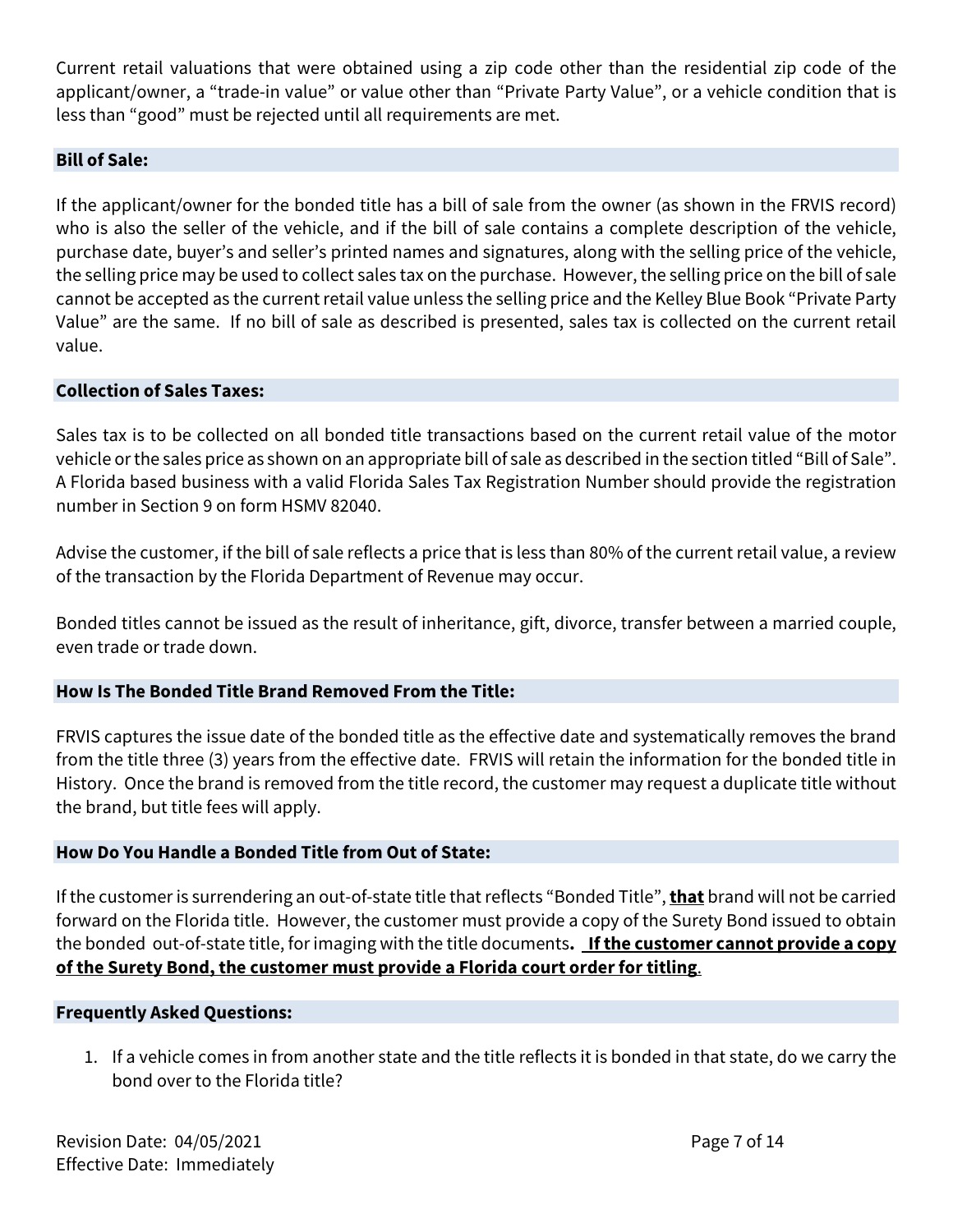- No, the Florida title would be issued without the out-of-state "bonded title" brand, however, the customer must provide a copy of the surety bond that will be imaged with the title documents.
- 2. May I use a different bond form from another state?
	- No, Section 391.23(7), F.S. requires the bond to be in a form prescribed by FLHSMV.
- 3. May I put up a cash bond in lieu of the paper bond?
	- No, there is no process in place to accept cash bonds.
- 4. Customer has a bill of sale indicating this was a gift. May I exclude sales tax for this transaction?
	- No, see page TL-70-03. Vehicles obtained as a gift are not eligible for a bonded title.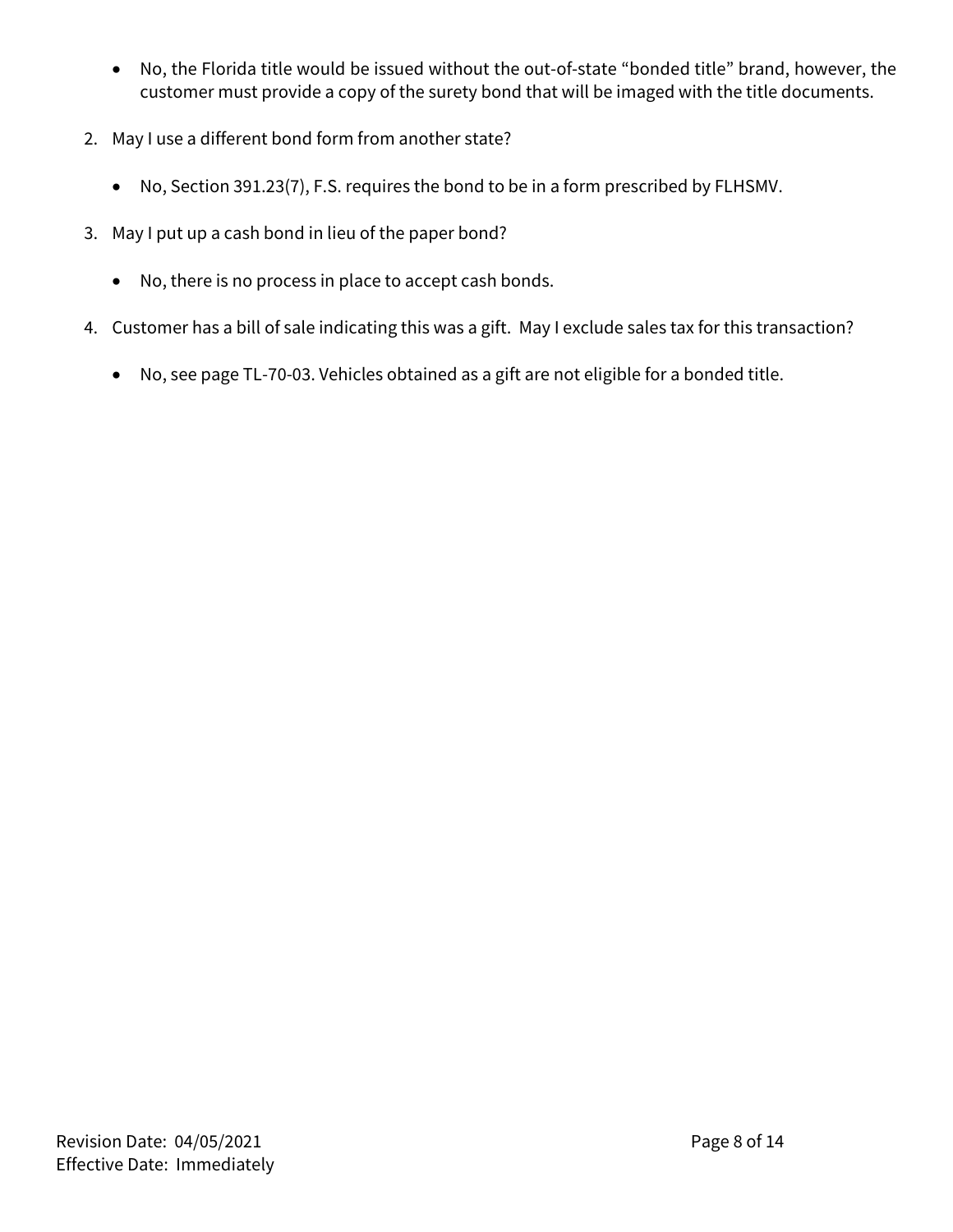# **EXHIBIT A**

#### **STATE OF FLORIDA FLORIDA DEPARTMENT OF HIGHWAY SAFETY AND MOTOR VEHICLES DIVISION OF MOTORIST SERVICES**

# **AFFIDAVIT TO ACCOMPANY APPLICATION FOR BONDED TITLE**

|                                                                              | <b>MOTOR VEHICLE DESCRIPTION</b>      |                                                             |                          |  |  |
|------------------------------------------------------------------------------|---------------------------------------|-------------------------------------------------------------|--------------------------|--|--|
| Year<br>Make/Manufacturer                                                    |                                       | Type of Vehicle(i.e., car, truck, trailer)                  | Body Type (4D, SW, etc.) |  |  |
| Florida Title Number<br>Vehicle Identification Number                        |                                       |                                                             |                          |  |  |
| $\overline{2}$                                                               | <b>AFFIDAVIT OF VEHICLE OWNERSHIP</b> |                                                             |                          |  |  |
| Printed/Typed Name of the Applicant/Owner                                    |                                       | Printed/Typed Name of the Co-Applicant/Owner, if applicable |                          |  |  |
| Date the Vehicle was Acquired (approximate date if actual date is not known) |                                       | Current Retail Value of the Motor Vehicle                   |                          |  |  |
| Printed/Typed Name of Prior Owner/Seller                                     |                                       | Address of Prior Owner/Seller, if known                     |                          |  |  |

This is to certify I/we are the owner(s) of the above described vehicle. I/We obtained ownership and possession of the vehicle from the above-named prior owner/seller.

I/We certify that to my/our knowledge there are no known security interests, liens, or encumbrances against the above-noted motor vehicle. The following facts entitle me/us to possession and ownership of the motor vehicle:

#### **(Explain in detail why you do not have a title to the vehicle. Use a second page if necessary.)**

# **UNDER PENALTY OF PERJURY, I DECLARE THAT I HAVE READ THE FOREGOING DOCUMENT AND THAT THE FACTS STATED IN IT ARE TRUE.**

\_\_\_\_\_\_\_\_\_\_\_\_\_\_\_\_\_\_\_\_\_\_\_\_\_\_\_\_\_\_\_\_\_\_\_\_\_\_\_\_\_\_\_\_\_\_\_\_\_\_\_\_\_\_\_\_\_\_\_\_\_\_\_\_\_\_\_\_\_\_\_\_\_\_\_\_\_\_\_\_\_\_\_\_\_\_\_\_\_\_\_\_\_\_\_\_\_ \_\_\_\_\_\_\_\_\_\_\_\_\_\_\_\_\_\_\_\_\_\_\_\_\_\_\_\_\_\_\_\_\_\_\_\_\_\_\_\_\_\_\_\_\_\_\_\_\_\_\_\_\_\_\_\_\_\_\_\_\_\_\_\_\_\_\_\_\_\_\_\_\_\_\_\_\_\_\_\_\_\_\_\_\_\_\_\_\_\_\_ **SIGNATURE OF APPLICANT (OWNER)** (**Date) SIGNATURE OF APPLICANT (CO-OWNER, if applicable)** (**Date)**

**HSMV 82026 (REV. 12/12)**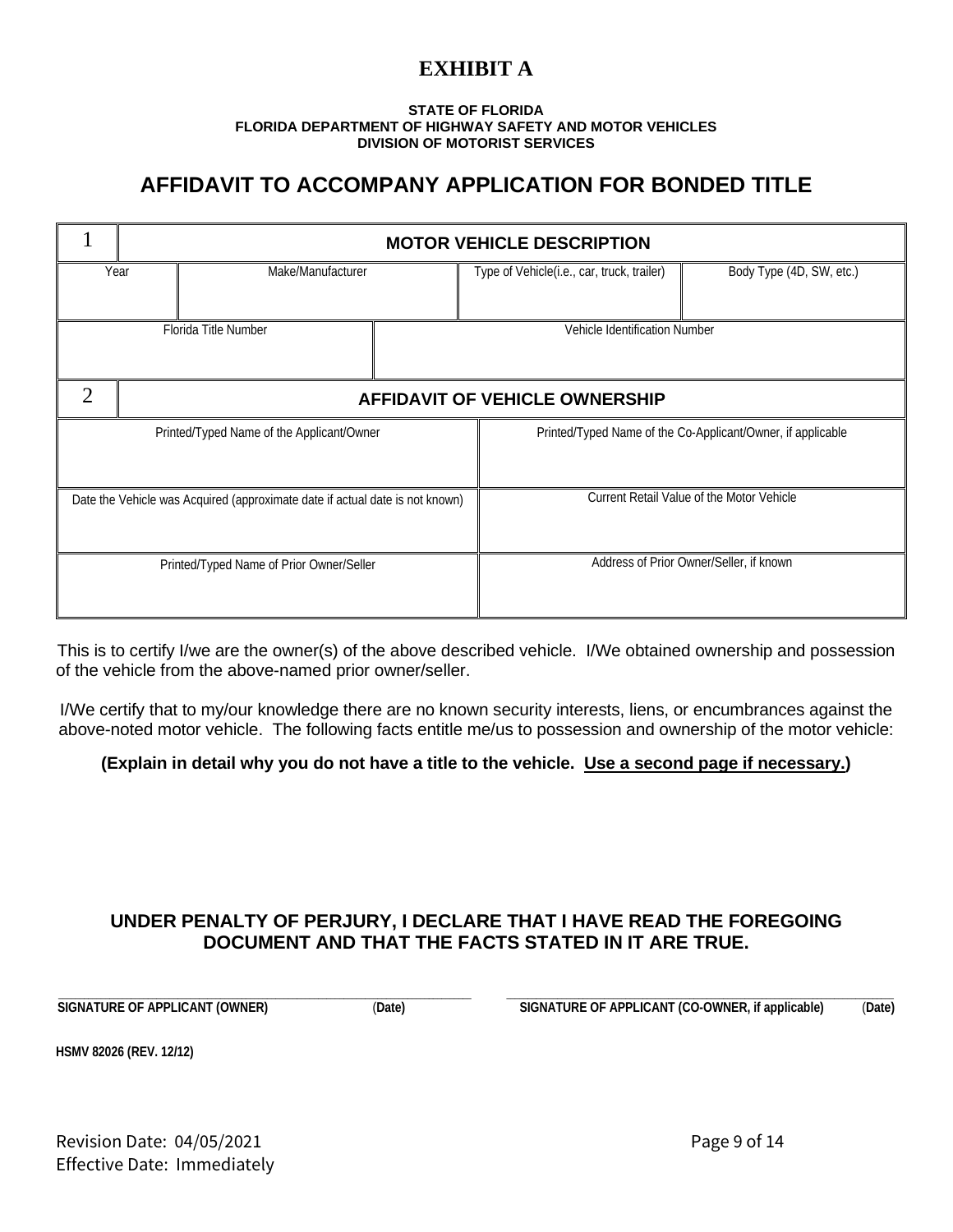

**STATE OF FLORIDA DEPARTMENT OF HIGHWAY TITLE SURETY BOND SAFETY AND MOTOR VEHICLES** 

#### KNOW ALL PERSONS BY THESE PRESENTS: **BOON ALL PERSONS BY THESE PRESENTS: BOON** BOND NUMBER:

**That I/we \_\_\_\_\_\_\_\_\_\_\_\_\_\_\_\_\_\_\_\_\_\_\_\_\_\_\_\_\_\_\_\_\_\_\_\_\_\_\_\_\_\_\_\_\_\_\_\_\_\_\_\_\_\_\_\_\_\_\_\_\_\_\_\_\_\_\_\_\_\_\_\_\_\_\_\_\_\_\_\_\_\_\_\_\_\_\_\_\_\_\_\_\_\_\_, as Principal and** 

**\_\_\_\_\_\_\_\_\_\_\_\_\_\_\_\_\_\_\_\_\_\_\_\_\_\_\_\_\_\_\_\_\_\_\_\_\_\_\_\_\_\_\_\_\_\_\_\_\_\_\_\_\_\_\_\_\_\_\_\_\_\_\_\_\_\_\_\_\_\_\_\_\_\_\_\_\_\_\_\_\_\_\_\_\_\_\_\_\_\_\_\_\_\_\_\_\_\_\_\_\_, a Surety Company,** 

**qualified to do business in the State of Florida, as surety are held and firmly bound unto the duly appointed and qualified Director of the Division of Motorist**  Services of the State of Florida, and the successors in office of said Director, in the penal sum of \$\_\_\_\_\_\_\_\_\_\_\_\_\_, which is twice the value of the vehicle established by a current Kelly Blue Book valuation guide for the payment which, well and truly to be made, we do hereby jointly and severally bind **ourselves, our heirs, legal representatives, successors and assigns, firmly by these presents:**

**WHEREAS, the Principal has been unable to provide a certificate of title that assigned the prior owner's interest in the vehicle and has submitted an application and affidavit to the Department of Highway Safety and Motor Vehicles of the State of Florida for a Certificate of Title on this certain vehicle described to wit:**

**YEAR \_\_\_\_\_\_\_\_ MAKE \_\_\_\_\_\_\_\_\_\_\_\_\_\_\_\_\_\_\_\_\_\_\_\_ BODY TYPE \_\_\_\_\_\_\_\_\_\_\_\_\_\_ CURRENT RETAIL VALUE: \$ \_\_\_\_\_\_\_\_\_\_\_\_\_\_\_\_\_\_\_\_\_\_\_\_\_\_\_\_\_\_\_\_\_**

FLORIDA TITLE NUMBER **External to the set of the set of the set of the set of the set of the set of the set of the set of the set of the set of the set of the set of the set of the set of the set of the set of the set of t** 

**AND WHEREAS, the Principal and Surety herein desire to comply with the provisions of Florida Statute 319.23(7) to submit a properly executed surety bond conditioned as set forth below.** 

**THE CONDITIONS OF THIS OBLIGATION ARE SUCH THAT:**

**If the aforesaid Principal shall indemnify all prior owners and lienholders and all subsequent purchasers of the vehicle or persons who acquire a security interest in the vehicle, and their successors in interest, against any expense, loss, or damage, including reasonable attorney fees, occurring because of the issuance of the certificate of title for the vehicle or for a defect in or undisclosed security interest on the right, title, or interest of the applicant to the vehicle, this obligation shall be void; otherwise, it shall remain in full force and effect. This bond to be effective on the \_\_\_\_\_\_\_\_\_\_\_ day of \_\_\_\_\_\_\_\_\_\_\_\_\_\_\_\_\_\_\_\_, \_\_\_\_\_\_\_\_\_, and to expire three (3) years from the effective date of said bond.**

**PROVIDED, HOWEVER, that an interested person has a right to recover on the bond for a breach of the bond's condition. The aggregate liability of the surety to all persons may not exceed the amount of the bond.**

**IN WITNESS WHEREOF, the above bounden parties have executed this bond under their several seals this \_\_\_\_\_\_\_\_\_\_\_ day of** 

**\_\_\_\_\_\_\_\_\_\_\_\_\_\_\_\_\_\_\_\_, \_\_\_\_\_\_\_\_\_, the name and corporate seal of each corporate party being affixed hereto, and these presents duly signed by its undersigned representatives, pursuant to authority of its governing body. This bond is null and void unless signed by the Principal and Surety. When executed by an attorney-in-fact, the power of attorney (original copy) must be attached. Any alteration of this document necessitates the issuance of a new bond or an attached amendment from the Surety Company.**

Revision Date: 04/05/2021 Page 10 of 14 **\_\_\_\_\_\_\_\_\_\_\_\_\_\_\_\_\_\_\_\_\_\_\_\_\_\_\_\_\_\_\_\_\_\_\_\_\_\_\_\_\_\_\_\_\_\_\_\_\_\_\_\_\_\_\_\_\_ \_\_\_\_\_\_\_\_\_\_\_\_\_\_\_\_\_\_\_\_\_\_\_\_\_\_\_\_\_\_\_\_\_\_\_\_\_\_\_\_\_\_\_\_\_\_\_\_\_\_\_\_\_\_\_ TYPED NAME OF PRINCIPAL (OWNER & CO-OWNER, if applicable) SIGNATURE OF PRINCIPAL (OWNER) \_\_\_\_\_\_\_\_\_\_\_\_\_\_\_\_\_\_\_\_\_\_\_\_\_\_\_\_\_\_\_\_\_\_\_\_\_\_\_\_\_\_\_\_\_\_\_\_\_\_\_\_\_\_\_\_\_ \_\_\_\_\_\_\_\_\_\_\_\_\_\_\_\_\_\_\_\_\_\_\_\_\_\_\_\_\_\_\_\_\_\_\_\_\_\_\_\_\_\_\_\_\_\_\_\_\_\_\_\_\_\_\_** SIGNATURE OF PRINCIPAL (CO-OWNER, if applicable) SIGNATURE OF SURETY AGENT (SEAL) **\_\_\_\_\_\_\_\_\_\_\_\_\_\_\_\_\_\_\_\_\_\_\_\_\_\_\_\_\_\_\_\_\_\_\_\_\_\_\_\_\_\_\_\_\_\_\_\_\_\_\_\_\_\_\_\_\_ \_\_\_\_\_\_\_\_\_\_\_\_\_\_\_\_\_\_\_\_\_\_\_\_\_\_\_\_\_\_\_\_\_\_\_\_\_\_\_\_\_\_\_\_\_\_\_\_\_\_\_\_\_\_\_ TYPED NAME OF SURETY BOND COMPANY TYPED NAME OF SURETY AGENT \_\_\_\_\_\_\_\_\_\_\_\_\_\_\_\_\_\_\_\_\_\_\_\_\_\_\_\_\_\_\_\_\_\_\_\_\_\_\_\_\_\_\_\_\_\_\_\_\_\_\_\_\_\_\_\_\_ \_\_\_\_\_\_\_\_\_\_\_\_\_\_\_\_\_\_\_\_\_\_\_\_\_\_\_\_\_\_\_\_\_\_\_\_\_\_\_\_\_\_\_\_\_\_\_\_\_\_\_\_\_\_\_\_** ADDRESS OF SURETY BOND COMPANY **ADDRESS OF SURETY AGENT CITY/STATE/ZIP CODE CITY/STATE/ZIP CODE TELEPHONE NUMBER TELEPHONE NUMBER HSM V 82033 (REV. 11/19)**

Effective Date: Immediately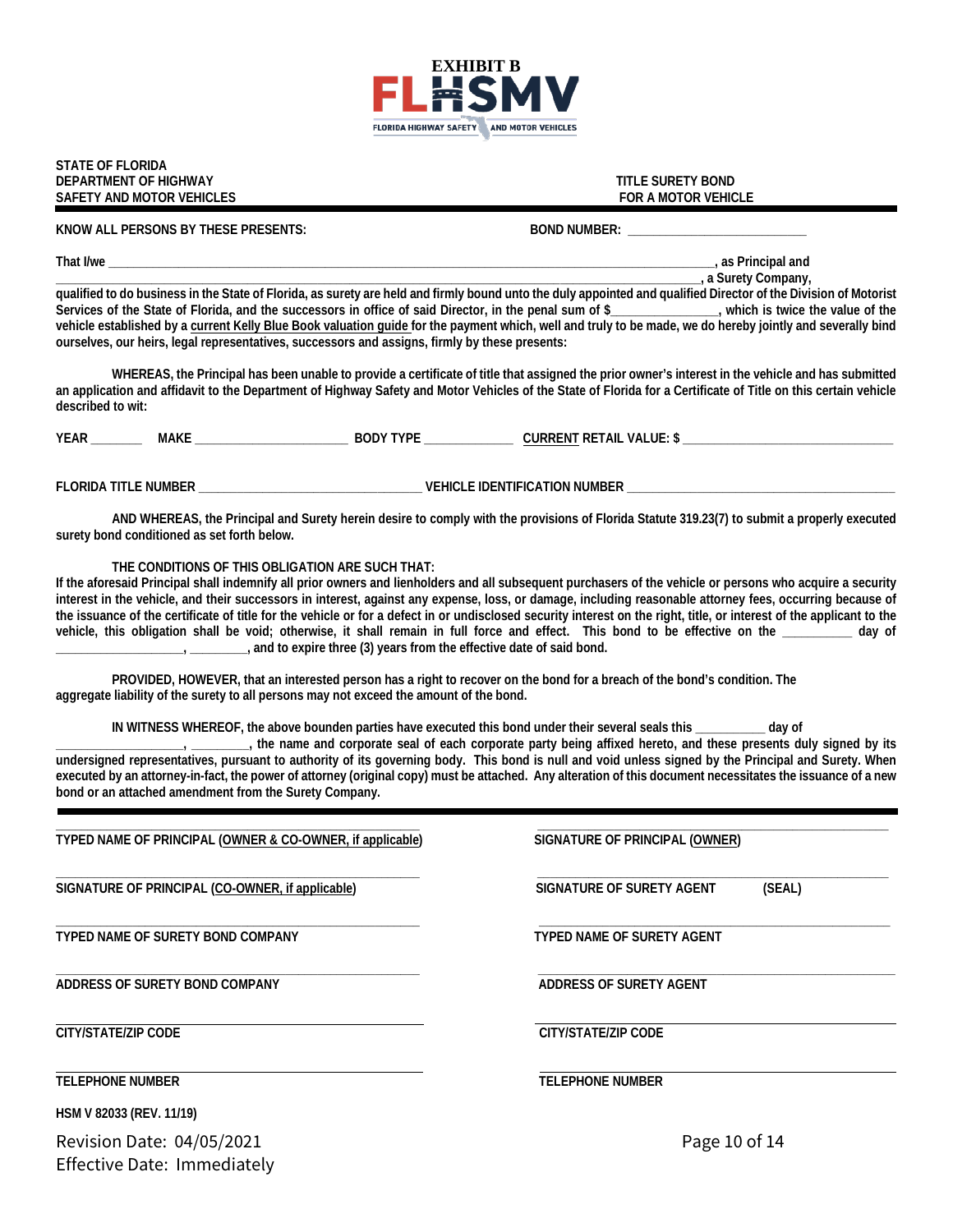# **EXHIBIT C**

#### **Kelly Blue Book Valuation Guide**

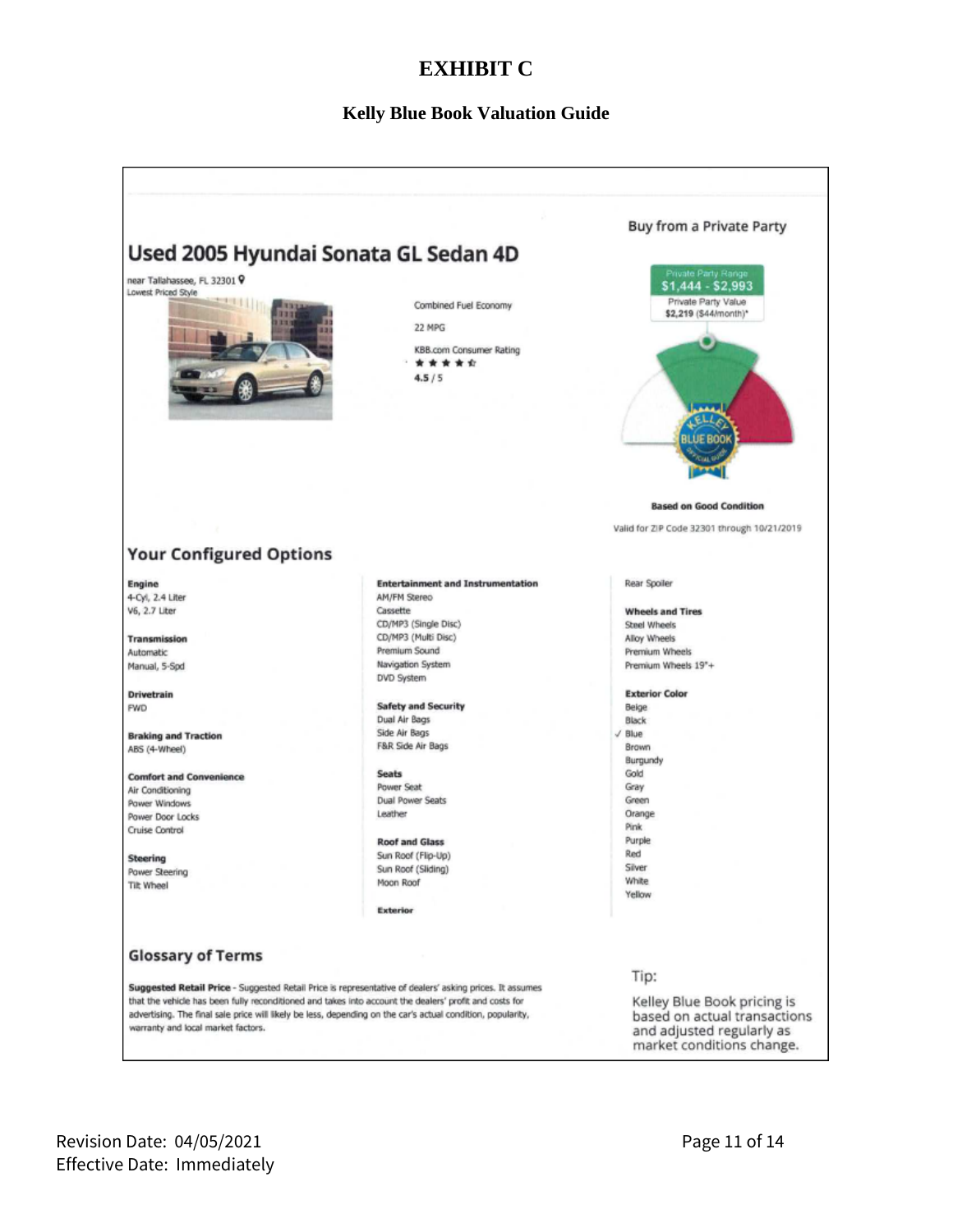# **EXHIBIT D**

# **PROCESSING A BONDED TITLE (FRVIS):**

A bonded title is processed as a title transfer; note the following:

 $ACQUIRED BY = R (Regular)$ 

SALE PRICE = Price is the "current retail value" on form HSMV 82026 or Bill of Sale (if applicable)

 $VERIFIED = Yes$ 

ACQUIRED DATE = Date as shown on form HSMV 82026

MILEAGE = Exempt or Not Actual

# $LENS = No$ , a lien cannot be carried forward or added to a bonded title

 $BRAND$  DATE = Issue date of title

BRAND = BT (Bonded Title)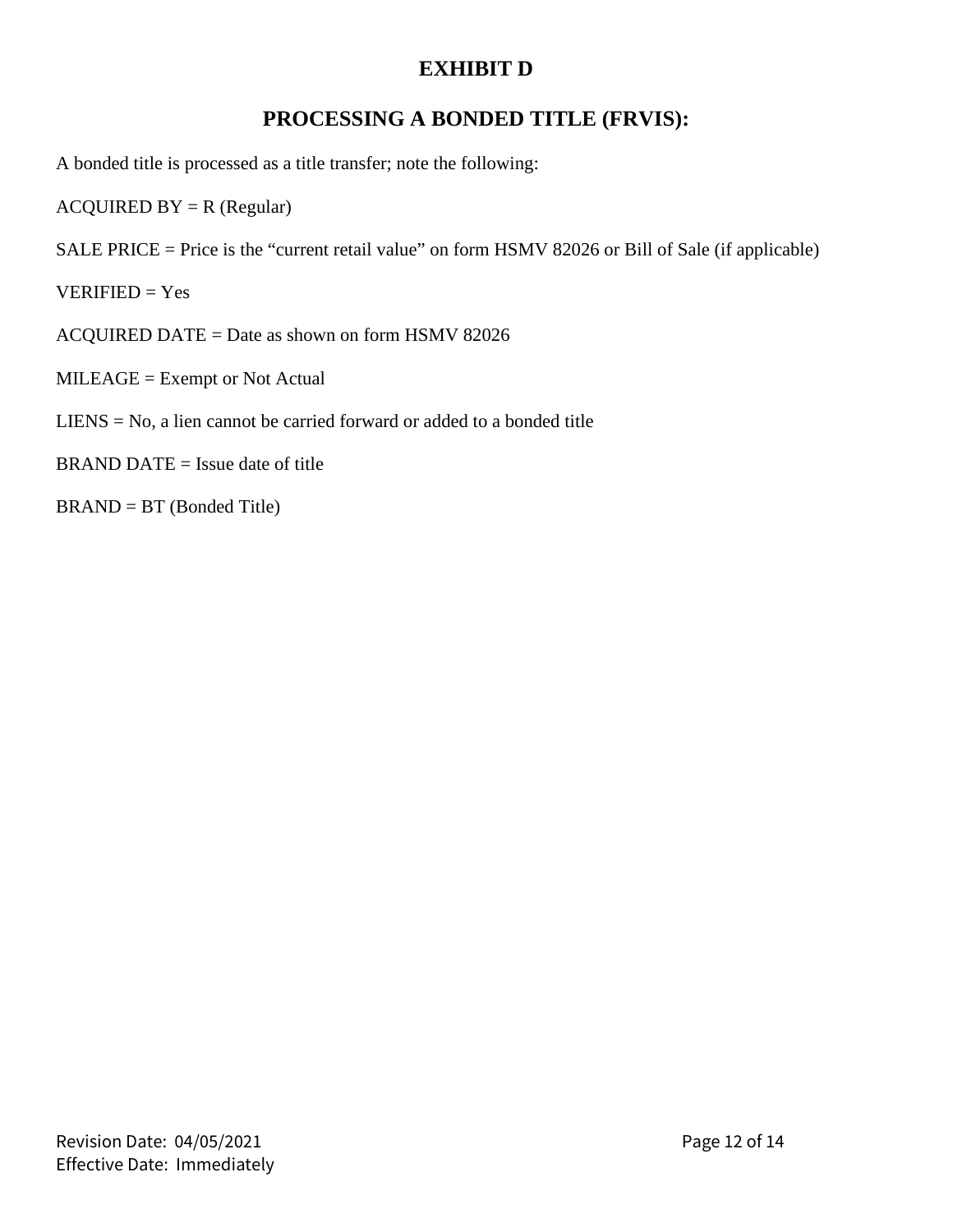# **EXHIBIT E**

# **BONDED TITLE CHECKLIST**

# **The bonded title brand can only be added to a valid Florida title.**

- **\_\_\_\_\_ Valid identification from the customer (individual or business) Must be a clear, legible copy**
- **\_\_\_\_\_ HSMV 82026, accurately completed and signed**
- **\_\_\_\_\_ HSMV 82033, accurately completed and signed**
- **\_\_\_\_\_ HSMV 82040, accurately completed and signed**
- **\_\_\_\_\_ Current Kelly Blue Book Screenshot, must be clear and legible**
- **\_\_\_\_\_ Power of Attorney, if applicable, with clear and legible copy of POA's Valid identification**
- **\_\_\_\_ Copy of out-of-state Surety Bond if vehicle is currently bonded in another state**